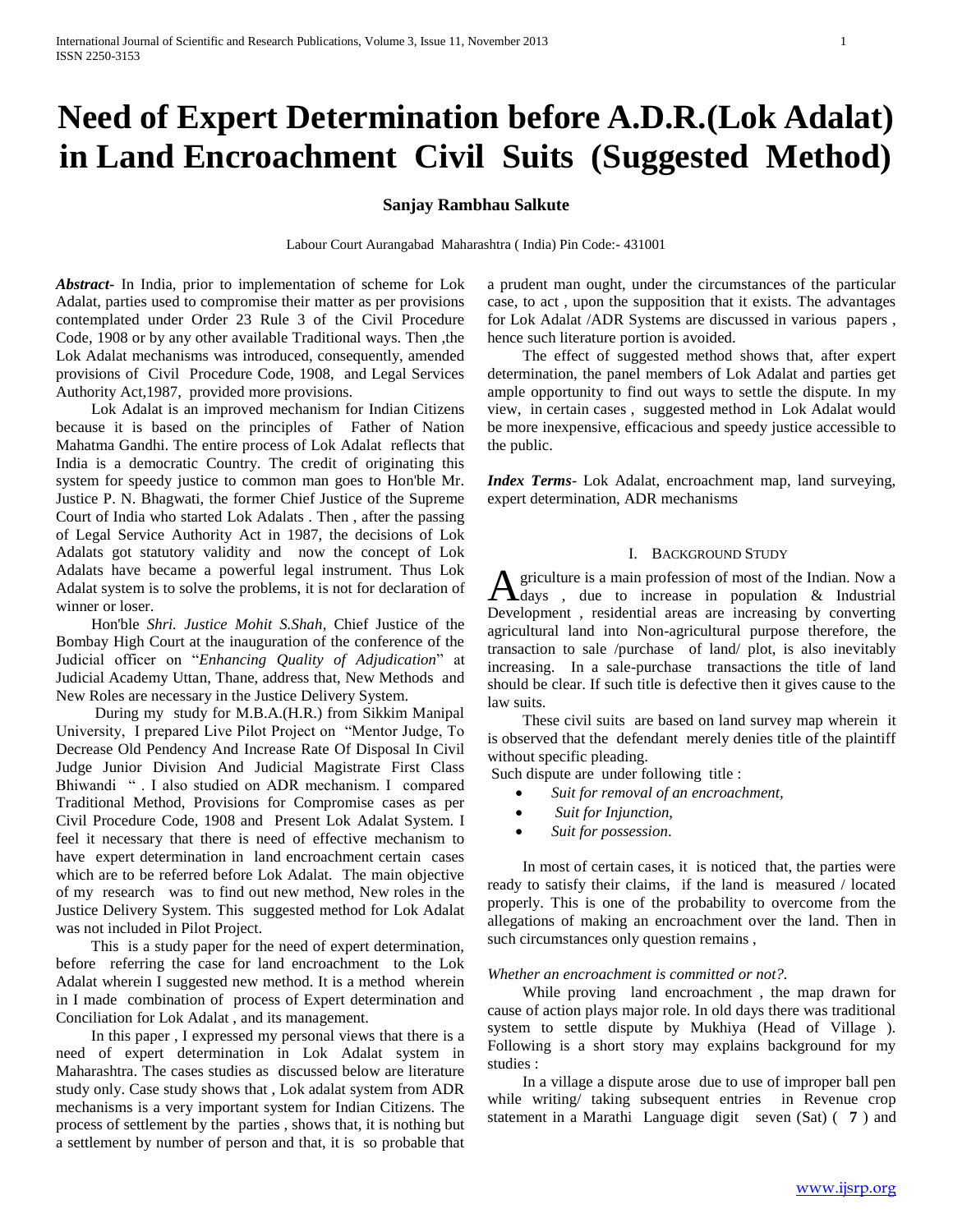eight (Aath) (**8**) , where only half circle and if drawn long line then it will look like a digit eight (Aath).

 An old man aged about 79 years from a remote village, by applying common sense used to solve disputes in a legal form. He was well known as "**Aaba**." He was also an agriculturist.

 In the village , since last 10 years, two brothers were cultivating their field. Their father in his life time effected partition of a field by erecting/constructing small boundary (Dhura) in the middle portion of the field. After the death of father, both brothers effected oral family arrangement .

 Tukaram made complaint oral complaint at Aaba that the brother Ramesh committed an encroachment over half acre of land. **Aaba** made inquiries, Ramesh denied committing any encroachment. Then brother Tukaram disclosed that, before two days, his son Namdeo brought private land measurer/surveyor. Said measurer measured the field, accordingly, an encroachment found. Then he had been to Lawyer to take legal action who advice him to issue notice and then to file suit for removal of an encroachment.

 **Aaba** asked both brothers to show crop-statement and record-of-right and map drawn by private surveyor. Then he asked both brother to come on spot with all documents. They were also asked to call their family member, relatives and private measurer who drawn map.

 **Aaba** called Surpanch (village Head) and village members, Police-Patil, Patwari (Talathi-Revenue officer- with relevant all record about the field in dispute), adjoining landholders of the said area and other respectable persons from village.

 They went at the disputed field. They saw boundaries of entire field were not damaged. A small dhura (boundary) between the fields was maintained with more precautions. Then **Aaba** asked to the private measurer to measure both portions. Each portion found with area three acres and about twenty gunthas. It means both brothers were in possession of equal share**. Aaba** asked the Talathi (Revenue Officer ) to show the survey map of the field. As per Government Survey map the area of the field was only Seven acres.

 In the old revenue record, the area of the field was also shown seven acres but in meantime due to the use of ball pen or might be by mistake, the length of digit seven ( Marathi language digit ) was longer than ordinary course and half circle was not clearly impressed/drawn. So that, the digit (seven) Sat in Marathi Language was really appearing like Aath (eight), and said entry was continued in the subsequent record.

Thus, the Dispute between brothers was settled .

 In Maharashtra State, there are two departments for Land Records. They covers under Maharashtra Land Revenue Code ,1966 , its rules and Manual . There is separate Department for the land measurement. Both departments have separate powers, duties but they are correlated to each other. In Maharashtra Land Revenue Code, 1966 , there are provisions are for removal of an encroachment over Government Land or Local Authority. There is no provision to settle the dispute for private land holders. Civil Court is the only forum for such causes.

 Such civil suits are individuals disputes **.** I studied to determine the causes of land disputes and mechanisms for settling those dispute through Alternate Resolution Dispute mechanisms. I noticed that a new method is necessary to settle such conflicts.

I found frequent causes for such dispute as :-

- *Dispute for boundary conflicts.*
- *Dispute due to incorrect description of land.*
- *Dispute due to holding incorrect portion of land.*

 Under section 110 of the Indian Evidence Act,1872 , Burden of Proof as to ownership. Such possession should be over the exact position of the land , that was drawn from the title. Therefore I also studied Land surveying to find out position of land.

 To prove encroachment over land, the map is material document. *Under Order VII Rule 3 of Code of Civil Procedure 1908*, in case of a boundary dispute or where there is any possible doubt about the identity of the land in dispute, it is essential that a good plan of the land should be put in. As per Bombay amendment dated 1 November 1966, in cases of encroachment an accurate plan shall also filed along with the plaint. As per Bombay amendment dated 1-10-1983, In case of encroachment, sketch showing as approximately as possible the location and extent of the encroachment shall also be filed along with the plaint. Section 83 of the Evidence Act,1872, lays down that the court shall presume that maps or plans purporting to be made by the authority of the Central Government or any State Government were so made and are accurate. However, maps or plans made for the purpose of any cause must be proved accurate. Thus the onus proving that such a map in accurate lies on the party who produces it.

 To ascertain the description of the title deed or relevant documents, I studied Maharashtra Land Revenue Code, 1966 and related laws for Registration of sale transaction . In fact, basic concept of such Lok Adalats is not new for Indian Citizens. In India there was traditional well known Panch Committee system. However, in such Panch committee there was less probability to compromise the matter in the legal form. Then the Lok Adalat mechanisms was introduced . In amended civil Procedure Code, 1908 and Legal Services Authority Act, 1987 , material provisions are provided.

 The name " Lok Adalat" , means, People's Court. "Lok" stands for "people" and the vernacular meaning of the term "Adalat" is the court. It is a system that comes under ADR mechanism. The purpose of the Legal Services Authorities Act, 1987 is to promote justice on the basis of equal opportunity. Lok Adalats are playing very important role to advance and strengthen "equal access to justice", the heart of the Constitution of India. Disputes can be settled in a simpler, quicker and costeffective way at all the three stages i.e. pre-litigation, pendinglitigation and post-litigation. Thus, disputes can be brought before the Lok Adalat directly instead of going to a regular court first and then to the Lok Adalat. There is no court fee and even if the case is already filed in the regular court, the fee paid will be refunded if the dispute is settled at the Lok Adalat.

 Lok Adalat may take cognizance of cases, as per Section 20 of the Legal Services Authority Act where:(I) (a) the parties thereof agree; or (b) one of the parties thereof makes an application to the court for referring the case to the Lok Adalat for settlement and if such court is prima facie satisfied that there are chances of such settlement; or (II) the court is satisfied that the matter is an appropriate one to be taken cognizance of by the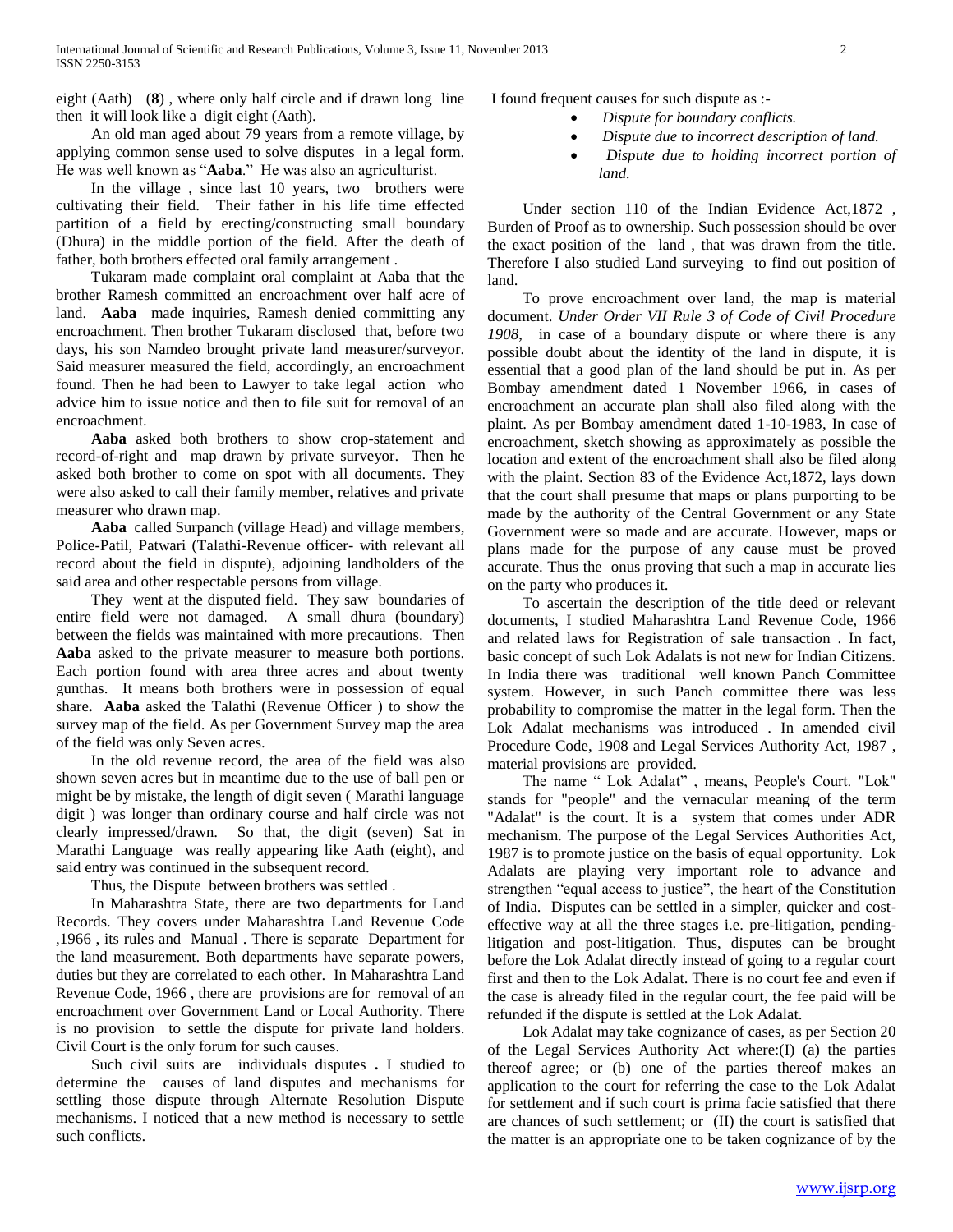Lok Adalat, the court shall refer the case to the Lok Adalat : Provided that no case shall be referred to the Lok Adalat by such court except after giving a reasonable opportunity of being heard to the parties.

 The Lok Adalat is presided over by a sitting or retired judicial officer as the chairman/ Panel Judge, two other members/ Panel Members, usually a lawyer and a social worker.It involves people who are directly or indirectly affected by dispute resolution. The parties to the disputes though represented by their advocate , parties can interact with the Lok Adalat Panel, directly and explain their stand in the dispute and the reasons therefore, which is not possible in a regular court of law. Thus, the salient features of this form of dispute resolution are participation, accommodation, fairness, expectation, voluntariness, neighbourliness, transparency, efficiency and lack of animosity.

 The section 22 speaks that, the procedure to be followed at a Lok Adalat is very simple. Section 20 (4) shows that, Every Lok Adalat shall, while determining any reference before it under this Act, act with utmost expedition to arrive at a compromise or settlement between the parties and shall be guided by the principles of justice, equity, fair play and other legal principles. The Lok Adalat does not strictly follow the procedural laws, and the Evidence Act , 1872 ,while assessing the merits of the claim. Parties compromise their matter which is always a bilateral and means mutual adjustment. If no compromise or settlement is or could be arrived at, no order/Award can be passed by the Lok Adalat. If both parties agree for settlement then Award has to be pass. Such Award shall be deemed to be a decree of a civil court and shall be final and binding on the parties to the dispute. No appeal lies against the order of the Lok Adalat. As per Section 22 of the Legal Services Authority Act the Powers of Lok Adalats are same powers as vested to Civil Court under Civil Procedure Code, 1908 as ,(a) The summoning and enforcing the attendance of any witness and examining him on oath; (b) The discovery and production of any document; c )The reception of evidence on affidavits; (d) The requisitioning of any public record or document or copy of such record or document from any court or office; and (e) Such other matters as may be prescribed. (2) Without prejudice to the generality of the powers contained in sub-section (1), every Lok Adalat shall have the requisite powers to specify its own procedure for the determination of any dispute coming before it. Thus, it is a dispute resolution mechanism that focuses on the root cause of the dispute .

# **Material Case law :** *State of Punjab and Anr.--Vs. Jalour Singh and Ors. Reported in AIR 2008 SC 1209*

 The Hon'ble Apex court pleased to discuss , ''*8. It is evident from the said provisions that Lok Adalats have no adjudicatory or judicial functions. Their functions relate purely to conciliation. A Lok Adalat determines a reference on the basis of a compromise or settlement between the parties at its instance, and put its seal of confirmation by making an award in terms of the compromise or settlement. When the Lok Adalat is not able to arrive at a settlement or compromise, no award is made and the case record is returned to the court from which the reference was received, for disposal in accordance with law. No Lok Adalat has the power to "hear" parties to adjudicate cases as a court does. It discusses the subject matter with the parties and persuades*  *them to arrive at a just settlement. In their conciliatory role, the Lok Adalats are guided by principles of justice, equity, fair play. When the LSA Act refers to 'determination' by the Lok Adalat and*  'award' by the Lok Adalat, the said Act does not contemplate nor *require an adjudicatory judicial determination, but a nonadjudicatory determination based on a compromise or settlement, arrived at by the parties, with guidance and assistance from the Lok Adalat. The 'award' of the Lok Adalat does not mean any independent verdict or opinion arrived at by any decision making process. The making of the award is merely an administrative act of incorporating the terms of settlement or compromise agreed by parties in the presence of the Lok Adalat, in the form of an executable order under the signature and seal of the Lok Adalat.*

 *9. But we find that many sitting or retired Judges, while participating in Lok Adalats as members, tend to conduct Lok Adalats like courts, by hearing parties, and imposing their views as to what is just and equitable, on the parties. Sometimes they get carried away and proceed to pass orders on merits, as in this case, even though there is no consensus or settlement. Such acts, instead of fostering alternative dispute resolution through Lok Adalats, will drive the litigants away from Lok Adalats. Lok Adalats should resist their temptation to play the part of Judges and constantly strive to function as conciliators. The endeavour and effort of the Lok Adalats should be to guide and persuade the parties, with reference to principles of justice, equity and fair play to compromise and settle the dispute by explaining the pros and cons, strength and weaknesses, advantages and disadvantages of their respective claims."*

#### II. RESEARCH STUDY

 During the pilot project '*Mentor Judge, To Decrease Old Pendency And Increase Rate Of Disposal In Civil Judge Junior Division And Judicial Magistrate First Class Bhiwandi* ' .The aim of the project was to find out to new method to reduce backlog of cases.

 On the basis of literature studies, I suggested new method for certain cases. It is useful literature study to identify opportunities to improve future process and enhance the dispute resolution capability. It ensures transparency and build confidence. To identify opportunities to enhance present Lok Adalat (ADR) mechanism.

 Section 22 of the Legal Services Authority Act , 1987, provided Powers requisitioning of any public record or document or copy of such record or document from any court or office. Due such provision , Revenue Records or land survey map can be called but in my study I found that, mere calling such record is not sufficient to settle the matter before Lok Adalat. The section 22 of the Legal Services Authority Act, 1987 , further speaks that, such other matters may be prescribed in the Civil Procedure Code, 1908. Provisions under Section 75 of Code Of Civil Procedure,1908 speaks Power of Court to issue commissions. Rule 9 of Order 26 of Code of Civil Procedure,1908 is a provision for commission to make local investigations . To prove the fact for encroachment over land . The court may appoint commissioner to locate the boundaries but commissioner can not appointed to collect the evidence. Thus due to said provisions, the lands of both parties can be measured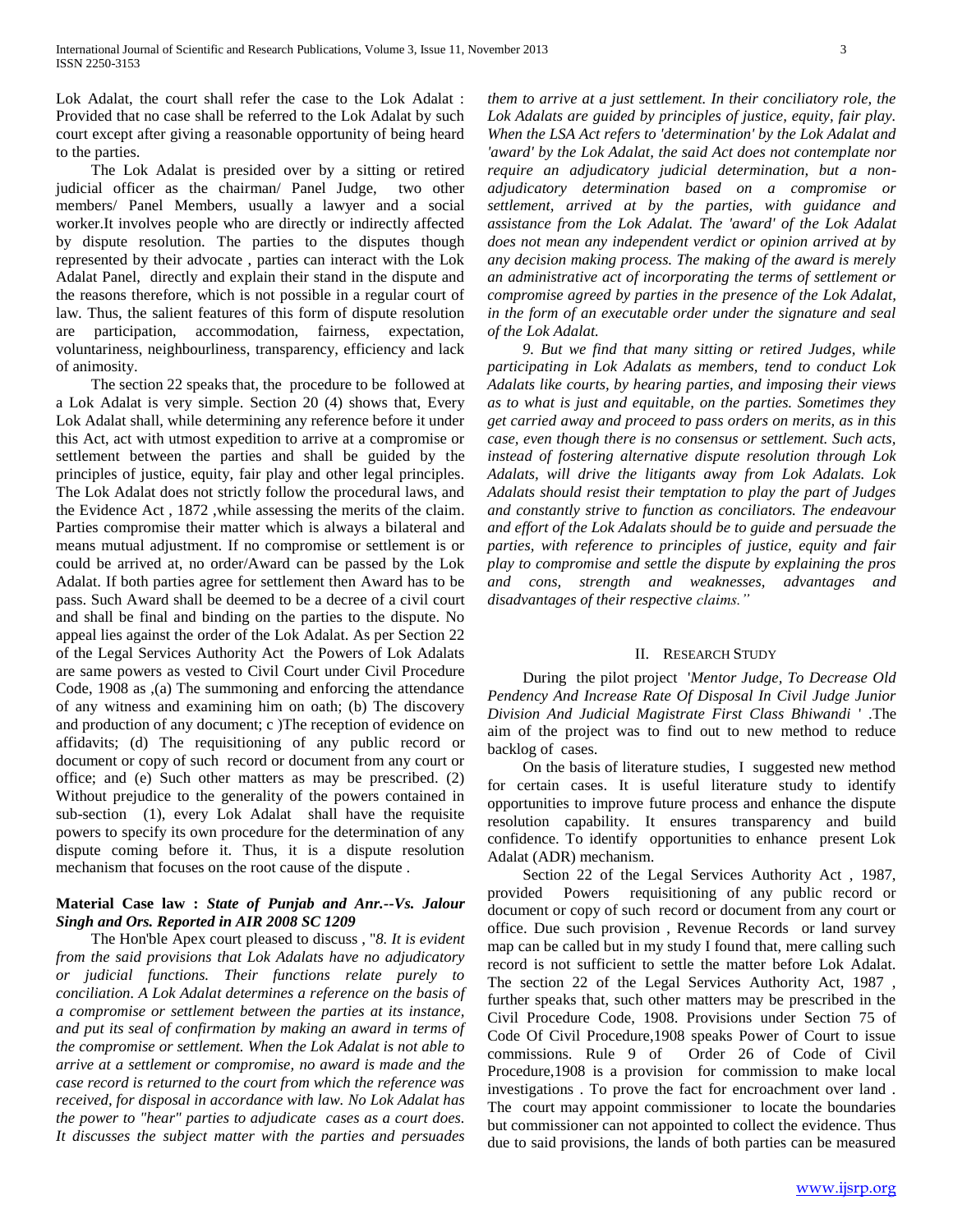by appointing commissioner . By the Joint measurement of both / disputed land before the parties, the actual position of land comes through measurement map. If the joint measurement map is not disputed by the parties , then for the remaining claim, the matter can be referred before Lok Adalat.

 During the Lok Adalat actual process, such Joint measurement of land activity can not be carried out. It means, prior to referring the matter before the Lok Adalat some material activities has to be carried out by the Court , it may be called as pre-lok adalat activity or Expert Determination. I studied that, if required, Expert Determination is called prior to referring certain cases before Lok Adalat ,then rest of claim of the parties can be settled before the Lok Adalat.

 The object of Legal Services Authority Act is that, the compromise / settlement should be legal. It should not be imposed compromise or consent given/taken should not be due to lack of knowledge or other factors. As per Indian Evidence Act,1872, before the regular trial , for some technical or scientific points, the court may call opinion from expert person. Then , if the fact before Lok Adalat is based on scientific or technical aspects then question arose , whether the Lok Adalat Panel member or members have experience or qualifications in that field to settle the matter without taking aid of Expert Determination . I studied the Lok Adalat Panel can promote settlement such matters that are not mainly based on scientific or technical aspects.

#### *(i) Statement of the problem*

 I noticed that , major cause of the dispute was for land encroachment, boundary disputes . Some disputes were not really for land encroachment , but those disputes were filed in that fashion. In such suits there was defects in the description of title or at private map/ agreed map. In certain cases , opposite party pleads various defences. But they did not seriously contest it. Both parties desires to know exact position of their lands. In such circumstances, only question remains:

- *Whether encroachment is really committed ?*
- *Whether the Land encroachment suit can be referred before Lok Adalat, without Expert determination ? .*

## *(ii) Data collection*

 Land Revenue Records, Survey Records, map filed for cause of action. Pleadings by the parties, documents and survey map .

## *(iii) Lok Adalat Pre-Process / Expert determination*

 Ordinarily, the Land measurer, measures lands as per the portion in the possession of the parties. Party shows his possession and measurer measures it.

It would be appropriate place to share my observation in respect of mentality of Indian Citizen. I often found that he only believed and blindly trust upon the land measurer who draws map in his favour. He does not accept that, there might be any other position on the land. Even , he does not trust to joint measurement map of lands, if it goes against him.

 Alternative Dispute Resolution is a process of resolving disputes by arbitration, mediation, conciliation, expert determination and early neutral evaluation by a third person. Mediation and Conciliation require an independent third party . If

the subject is technical then, the expert determination requires independent experts in the subject of disagreement of the parties to decide the case. Such expert is chosen jointly by the parties and the decision is binding. It may be called as fact finding process .

 Expert determination is a process in which the parties to a dispute appoint a neutral and independent expert in Land Measurement/surveying, to make a final and binding determination on a dispute . In such determination , the parties must be agree in advance that they are bound by the opinion of the expert measurer ,if he really carried out measurement as per the Law and Rules.

 Therefore, in the Expert determination process before Lok Adalat, the Joint measurement of Land is required to be carried out with the consent of parties . It should be carried out , from the suggested expert land measurer or expert from Government Survey department . During joint measurement of land, Both parties should give an opportunity to bring their own measurer to watch measurement method I.e. whether the expert measurer is measuring lands correctly or not. The counsels for parties are also required to remain present at the time of such measurement . An expert measurer should explain each stage , its distance as per survey map and measured distance and then record such entries in his map, in presence of both parties, watching measurer,and counsel. Expert measurer has to apply more advance method so that the joint land measurement map should be drawn at the spot. Then to send said drawn map along with its report to the referring court.

 The quality of assessment of disputes to refer before Lok Adalat is important factor. It is necessary to make proper assessment of case, location of land, litigants position to avoid the cultural barriers. A lack of access to information may also create a barrier to use of Lok Adalat. It is necessary to know litigants the type of process, how it differs from the regular court process .

As per my study, the following steps are necessary:-

## *Steps for suggested method ( In brief )***:**

 *Step 1:* At Quarterly period , **Court owe a duty to examine all cases to find out whether they are fit cases for reference to Lok Adalat and there is a need for constant efforts on the part of the Bar.**

*Step2:* The referring court has to refer the matter to expert determination by the consent of the parties . The parties may suggest name of land measurer or may intimate to appoint surveyor from the Government Department. Then court has to call consent from appointed/intimated measurer. In said consent, the measurer to mention fees for land measurement and what will the procedure or instrument to measure the land. Then both parties has to deposit equal amount for fees in the court. Parties to file xerox copies of documents for their claim/defence in order to send to measurer. Then send writ to measurer wherein it is necessary to mention next date to file map & report.

 *Step 3***:** On receipt of Writ , the measurer to fix its schedule for measurement of the land . He should sent notices to parties by speed post or by hand . In the said notice it is necessary to mention that, the parties may come at fixed date with their counsel , family members, relatives , friends and own measurer( to watch process of expert determination). It is also necessary to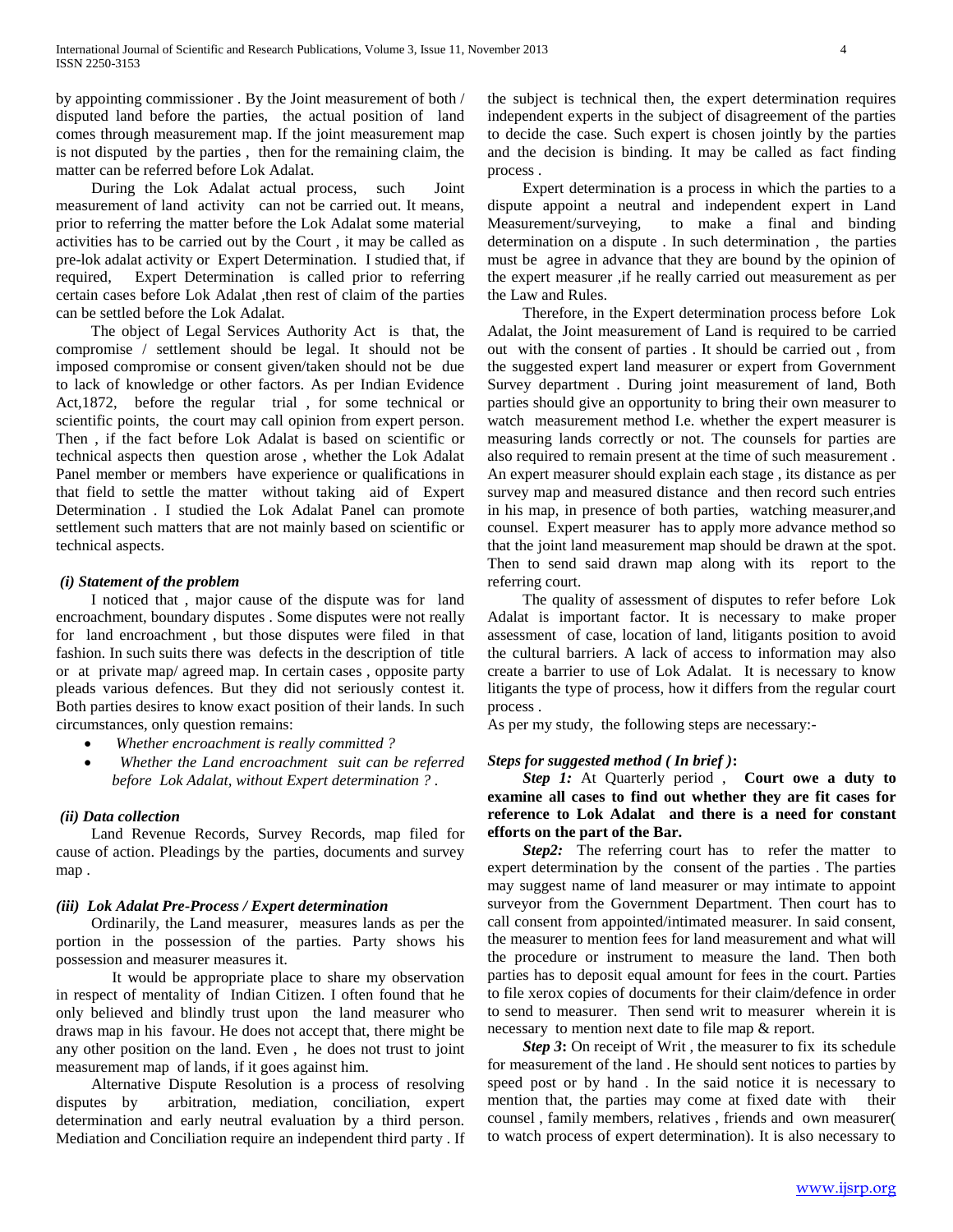inform to parties to come with their documents, record for the land in dispute. Measurer to issue notices to adjoining land holders, village head, revenue officer of said area. In all these notices, the measurer has to mention as to what method,instrument will be used in land measurement.

 *Step 4* **:** Measurer has to take signature of persons to whom notices were given. Then he has to carry out measurement of land.

 *Step 5:* The land should be measure as per the Survey map carried out by the Government Department and as per the provisions of Land Measurement Manuals and Maharashtra Land Revenue Code, 1966 . Measurer to find / trace out the original survey mark , that may be at any distance. By applying two points theory or any other method , then to find out / or confirm another survey mark. From the confirmed two survey mark, then reach upto the disputed lands . By this way to find out / restore , lost survey mark of the lands in dispute. May apply different tests , methods to measure land and correct mathematical formula, calculations for coming opinion.

*Step 6* **:** Draw map at the spot. Take signature of all person to whom notice was given and signed by both sides, counsels, revenue officer , etc all related persons over the drawn map.( Video recording for the stages from 3 to 5 , that may help, if any controversy arises at any stage )

*Step 7 :* Prepare report of entire process and map and send to the court.

 *Step 8***:** Then referring court to refer the matter to Lok Adalat as per the provisions of the Civil Procedure Code, 1908.

 *Step 9***:**- Make provision for Video Conference, if the parties desire to participate its any relative , friend at the actual process before Lok Adalat Panel.

*Step 10*: At Lok Adalat, if the matter is settled, send report to referring court. Lok Adalat panel to send short report to District Legal Aid office, stating success , its mode and feedback any given by parties.

 *Step 11***:** District Legal Aid to carry study for adopted new logic by Lok Adalat panel to settle the dispute. Such new logic may be helpful for future Lok Adalat.

 It is suggested method on the basis of Laws applicable in Maharashtra State ( India) .It is important to remember that geographical condition of land and interest of the parties are different. Therefore it is expected that , if such suggested method is adopted by applying relevant laws then it should meet specific needs of the said area. Such method can be expand upon some ideas. In my study, I found that, there is no " right way" to design a fixed program.

 **Case Studies( for suggested method):** *(Note :It is a brief discussion for logic applied to each cause)*

# *1 . Case for non-sanctioned layout that affected to the sanctioned layout*

*Facts of case* :- In a big lay out wherein near about 90% plot holders constructed their houses. When complainant measured his own plot, he found that, towards Eastern side, the an encroachment was committed by the opposite side party.

*Expert Determination* :- When the entire layout was measured it revealed that, there was another layout towards Eastern Side . It was non sanctioned layout. The holders of non sanctioned layout moved towards their Western Side for 10 feet and constructed

their houses as per their non sanction layout map. Therefore holders of non sanctioned layout moved towards Western Side portion of the layout of the plaintiff. Said cause may create many civil suits .

 *Settlement :* - In this case , there was no role of defendant to make an encroachment but due to the above mistake the litigation was filed. The opposite side (Western Side ) holder shown his willingness to purchased the remaining plot of the complainant and the dispute was settled. ( Like this ,by way of pre-litigation the other holders have also settled their claims)

# *2 . Case for purchasing land without verifying own title*

 *Facts of case :* - One cultivator/ owner was in need of money so after converting land into non-agricultural purpose , he sold plots without the sanctioned map. The complainant purchased one of the plots. After 5 years ,when the complainant had been to the spot and found that there was a house constructed by the defendant. On making inquiry the defendant produced his sale deed. The complainant measured his plot through private surveyor and in that measurement it was shown that, the defendant committed encroachment over the entire plot. The defendant also brought his own map in which his private measurer shown that the defendant did not commit any encroachment.

 *Expert determination :-* In the sale deeds of both parties only plot numbers were mentioned. Three sides of plots were with descriptions of plot numbers only. Road was shown towards Southern side. Both sale deed were without map to show its correct position. The measurer of the complainant measured the plot as per Survey map of the field. In fact there was no sanctioned layout so on basis of the boundaries shown in the sale deed of the complainant, without layout map, it was difficult for him to ascertain the location . Thereafter , the defendant brought copy of the alleged non-sanctioned layout, then on superimposition it revealed that, the entire plot of the complainant was shown in the land owned by adjoining holder.

 *Settlement :-* At the pre-assessment stage, shows that, Such dispute can not be settled in Lok Adalat because , While purchasing any field or plot the purchaser has to make some inquiries to avoid such disputes as:-1.See mutation entries to verify Tenancy rights, any other right or interest, like road for other cultivators, any debt from Bank. Whether there is need of permission from any authority.2.While ascertaining the title, see whether it is an ancestral property or self acquired property, any share from other person and objection from other person ,interest of minor etc.3.Take search report from the Sub Registrar office. 4.For precautions, give public notice, if doubt about title or right or interest .5.Verify the Survey Map and confirm about the area shown in the record of right and whether there is a separate map for the alleged portion or recorded map. 6.Make inquiry about any dispute pending for encroachment.7. As far as possible, before executing the sale deed, measure the land from authorized agency to confirm the location and extent. After purchasing the property, if the share purchased is not recorded in the whole map of the said field or plot, then follow the provisions of Maharashtra Land Revenue Code and its rules to make partitions and to record entry in the survey map.8.See about compliance of provisions of Fragmentation Act, Land Acquisition Act, Tenancy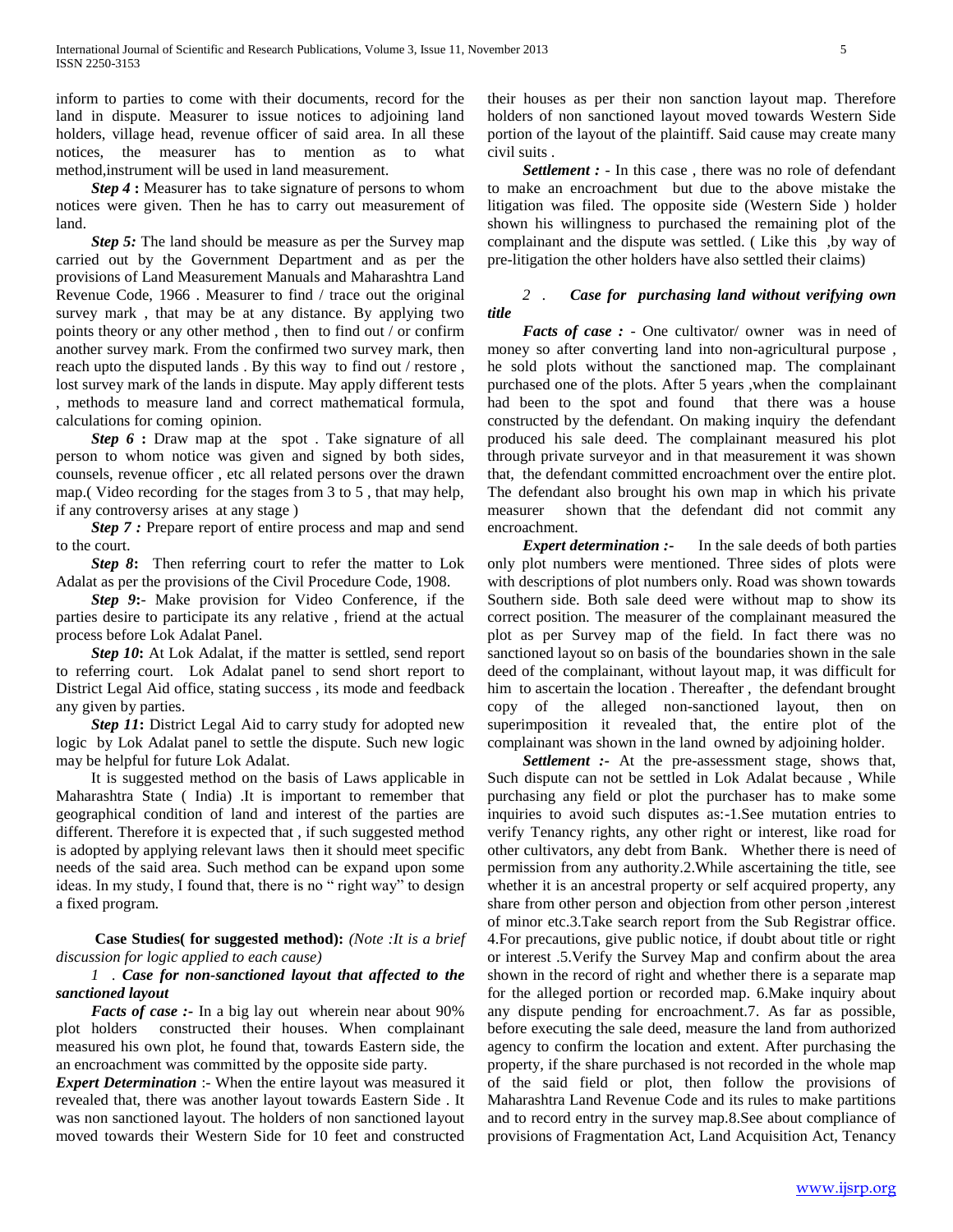Laws, and Ceiling Act etc. While purchasing the plot from City then see:-(In addition to above relevant points)1.Go through the title deed .2.Verify the town planning map ,city survey map.3.Verify debt from Bank 4.Verify about Slums Act 5.Take search of the property from the Sub registrar office.6.Whether the lay out is sanctioned layout or not.7.Whether it is duly converted land.8.Whether it comes under any prohibited zone.9.Whether permission from any authority is necessary.

## *3 . Case of purchasing land without making enquirers:*

 *Facts of the case:* A businessman/complainant purchased a field 2 Acres 2 Gunthas from his debtor (VENDER/SELLER) on the basis of 7/12 (revenue record) extract. The seller mentioned the boundaries of field. Actually, since long seller never cultivated his land. So he was not aware for actual boundaries. Complainant filed suit against defendant for encroachment of land area 1 Acre 2 Gunthas and also made party to his vendor.

 *Expert Determination :*- Measurer visited to spot. He collected information from Sub-Registrar of sale deed. The seller/vendor had already sold most of area from his land to adjoining land holders. Measurer measured entire land as per sale deeds. It revealed that, at the time of sale deed in favour of plaintiff, only one acre land was owned by the seller /vendor. In fact before three months ago from the sale deed of complainant, the vendor sold 5 acre land but said entry was not recorded in the revenue record . Therefore the Sub-Registrar office might have registered the sale deed of the businessman/complainant , otherwise due to fragment, the sale deed could not register. Only one acre area land was owned by the seller. He sold it to complainant. Said one acre land being fellow land was in use of adjoining landholder/defendant for keeping cattle's , bullock cart, Tractor etc. as a temporary use.

**Settlement :-** In the settlement it was decided to purchase 01 acre land by the defendant as per market rate.(The complainant could take action against the /vendor seller for cheating him, but he counted his own time, required money for the said action.).

#### *4 . Case for small layout in a city*

 *Facts of case :* In a city, a complainant purchased a plot from newly sanctioned layout. After one year, he desired to construct his house. When he measured his plot, he found that, towards Northern Side, the defendant encroached over 1 foot by 40 feet land strip. Before constructing house the defendant also measured his own plot.

 *Determination :*- When all plots in the said row were measured then it revealed that, the survey stone fixed at the Northern side was moved or disturbed by one feet towards Southern side and therefore all plot holders measured their plots from the said Northern side stone thereby all of them committed an encroachment over the plot of each others.

 *Settlement :* -In settlement, both parties realized the actual fact. The complainant had given up his rights over encroached portion 1 foot by 40 feet to the defendant . The defendant agreed to construct the common compound wall at the Northern side and bear the expenses for it.

# *5 . Case for Partition of an Ancestral / Joint Family Land*

*Facts of case :*- An ancestral/ joint family irrigation land ad-measuring area 5 Hectors was divided between family members. Dispute arose when five cousin were in possession of their shares . Each should be in possession of 1 Hectare land. The complainant was in possession of 2 acres and 10 Gunthas land. It means 10 gunthas land was less in his possession. Complainant started to claim against the adjoining brother because the adjoining brother was in possession of more land.

*Expert Determination :* -There was no boundary mark to show an encroachment. The grandfather of the parties had five sons. When the grandfather was cultivating the field at that time only 2 acres 10 Gunthas was under irrigation. While making partition, the irrigated portion was given to the share of father of the complainant. Rest of land 10 Gunthas was left for the purpose of road . The grandfather had effected partition privately and it was not recorded in the Revenue Department or Survey Department.

 After the partition, sons (Fathers of parties) started to cultivate their shares separately. After some years they purchased land touching to their shares and started to cultivate through other convenient road from the subsequent purchased lands. They stopped to use the previous undeveloped road of 10 guntha land.

 Now ,really the adjoining brother was cultivating the portion 10 Gunthas land of common road. Previously common road was owned by all five brothers. But it was useless for other three brothers because of fencing to their lands. To divide previous road land 10 guntha area means to give 2 gunthas area to each brother .

 It was expected by the complainant that, the T.I.L.R / measurer should show four boundaries and alleged road land. The T.I.L.R / Taluqa Inspector of Land Measurer , can show only recorded boundaries in its register/survey map . The partition in dispute was not recorded in the survey map.

*Settlement* :- While compromising the matter, the adjoining brother who was in possession of more land he paid market value of two gunthas land each to his four cousin.

# *6 . Case for proved encroachment but geographical position was different*

**Facts of the case :** - Complainant was that, the defendant committed encroachment. The defendant contended that, since long years he is cultivating the alleged portion of land and did not commit an encroachment.

 **Expert Determination :**- The actual location of the land was as: Previously the both portions of land was a Whole Survey number. The land in the possession of complainant was at lower level about 5 feet than the land of defendant.

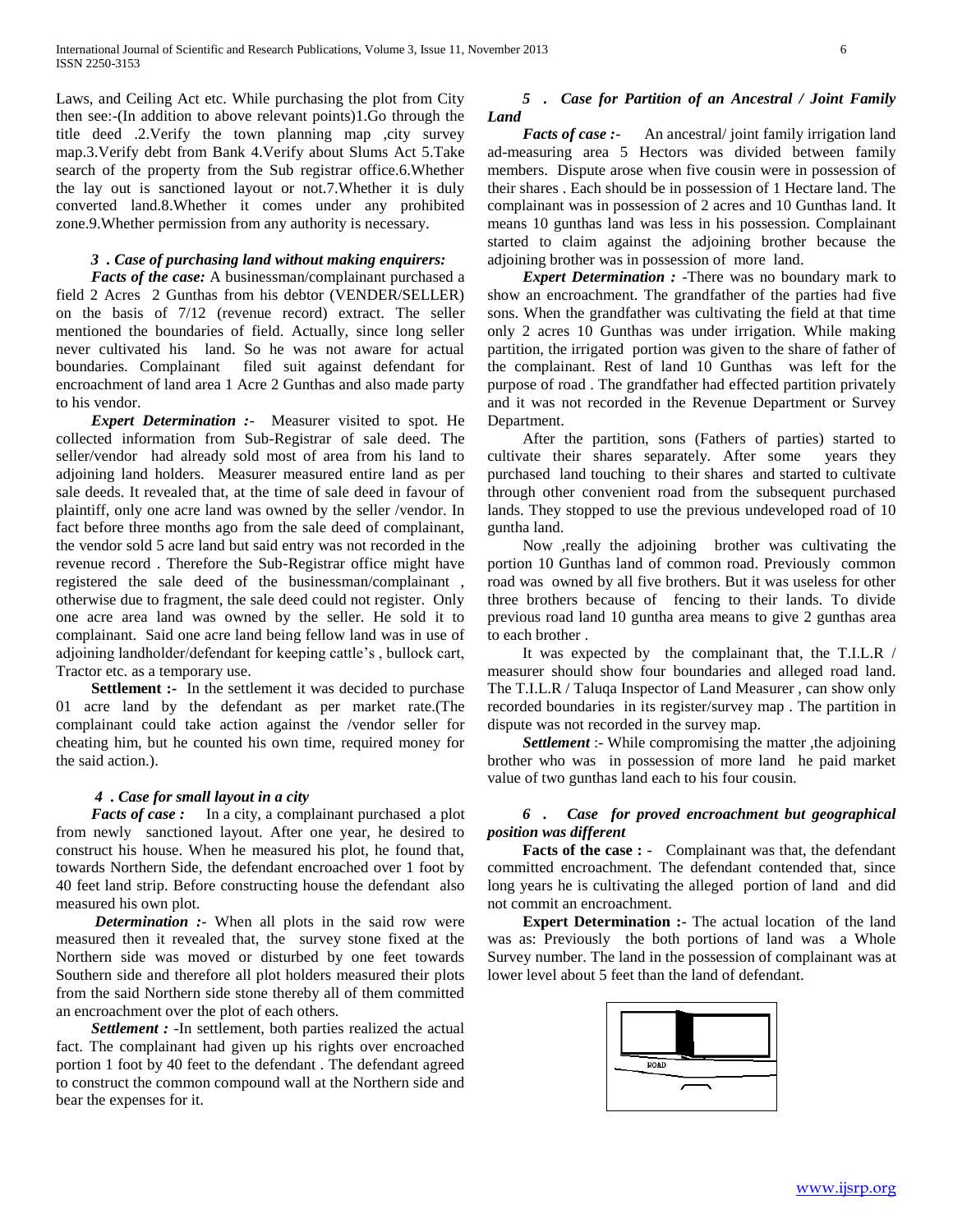After the measuring the entire survey number. Area one guntha land was found in possession of the defendant.

 *Settlement : -*Due to the above location, understanding was given to the defendant that, his plea mere to claim adverse possession is not sufficient. The one acre land in dispute was not useful for the complainant because it was at 5 feet in height. The defendant could use it in a better way. Then the matter settled wherein in the defendant agreed to purchase one acre of disputed land. Thus while considering terms of compromise and to give end to dispute , following points were considered :The actual geographical situation. Utility of the land in dispute.

# *7 . Case wherein the complainant was a new purchaser of part of land from whole land*

 *Facts of case :-* One of the share holder of the land, sold his share to complainant. The complainant alleged that, defendant committed encroachment over the purchased land.

 **Expert Determination** :- Name of Ten shares of cultivators were shown in the 7/12 (Revenue Document) extract. There was no recorded map for their share. When the entire land was measured then it revealed that, all share holders were not in possession of their actual share. The share in the name of cultivator was actually in the possession of another share holder ,but the crops entry was taken in the name of the actual share holder. The land measurer shown the portion of land of complainant but it was in the possession of another share holder/defendant. It means all holders were in fault but it was not their intention to commit trespass.

*Settlement :-* In the settlement, Lok Adalat Panchas" gave understanding about actual situation as it was also not known to the vendor. Complainant and defendant executed exchange registered deed. The matter was settled.

#### *8 . Case due to wrong mathematical formula for calculation*

 **Facts of case :** - The complainant measured the land from land measurer and filed civil suits against all four adjoining land holders/defendants.

 *Expert Determination:* The land measurer of the complainant had only measured length and width. He applied mathematical formula to find out area of Square. When the expert measures measured land and it was cleared that the shape of the land was like a Kite( Quadrilateral).

 *Settlement: -* By applying formula for Square and Formula for area to be drawn shape like Kite ( Quadrilateral) were compared. Geographical position was brought through map drawn by expert. Without any terms the matter was settled .

### *9. Case of Partition map :*

 *Facts of case :***-** Three brothers orally partitioned their plot. Then after one year, they measured the plot from private surveyor. Then as per the share shown in the private map they constructed their houses over it. After constructions of houses, One of the brother /Complainant measured the entire plot through government surveyor. In the said measurement it was found that the opponent brother encroached over 2 feet by 40 feet area towards Eastern side, i.e. over the plot of the complainant.

 *Expert Determination :* The Land measurer measured the entire plot as per the city survey map. All boundaries for entire plot were correct. Then he measured , internal portion as per the partition map of the parties. The partition map of the parties was not recorded map. It was agreed map between the parties and they acted upon said agreed map.

 *Settlement:***-** It was fault by all brothers to partition the land without help of city survey map and to record map at government department. They agreed and acted as per private map drawn for their partition. Partition map was their agreed map. In settlement, they agreed to continue to act as per private map in future and to record partition map at the concern department.

#### *10 .Case for Reserve Forest Land:*

 *Facts :* Plaintiffs filed suit against Forest department and prayed that the forest department be restrained from demolishing construction over suit land. The builder purchased land from original owner and constructed building. All members purchased their flats from builder by availing loan from Banks or State Government. It was alleged that, the plaintiffs are members of co-operative society. The defendant Forest department filed say that, it is reserve forest. It was declared as reserve forest long before. It is contended that the plaintiffs made encroachment over reserve forest land. The plaintiffs moved application to refer matter before Lok Adalat.

 *Lok Adalat process:* The Revenue record (7/12 extract) shows the name of original owner. The builder purchased it from original owner by registered sale-deed . The builder applied to authority for non-agriculture purpose, then permission to construct . All authorities sanctioned the plan of the builder. The plaintiffs purchased by availing home loan from Government or Banks. Then they formed co-operative society.

 The document filed by Forest department shows that, the land in dispute was private land. It was declared as reserve forest long before the sale deed of the builder. The Reserve Forest land was published long before in the Government Gazette.

 *Settlement:-* The Government published Gazette for Reserve Forest. The revenue department might not have recorded entry for reserve forest. All the Public authorities or Government department who sanctioned construction, home loan might not have make inquiries for the status of land. In all probabilities, it is for the Government to take decision for such disputed land and construction . Such matter can not settle in Lok Adalat. Even such matter is not suitable for expert determination or can not be refer before Lok Adalat.

#### *11 .Case for Wrongly Identified Location / Plot*

 *Facts :* The plaintiff was a clerk in government department. In the year 1970 plaintiff purchased plot no.17 (sanctioned layout). It was not developed area. Plaintiff was residing in Tenanted premises. His job was transferable job. He did not visited to the spot for a long period. After his retirement, when he visited to the plot , he found that the defendant constructed house and was residing in it. He filed suit for removal of an encroachment and possession of the plot no.17 .The defendant was a Bank Manager. The defendant contended that, in the year 1981 he purchased plot no.70 through the estate broker. He availed loan from Bank and after taking permission from the local authority & constructed house.

 *Settlement:***-** The sale deeds of both parties shows that, the plaintiff purchased plot no.17 that was near to the road. The plot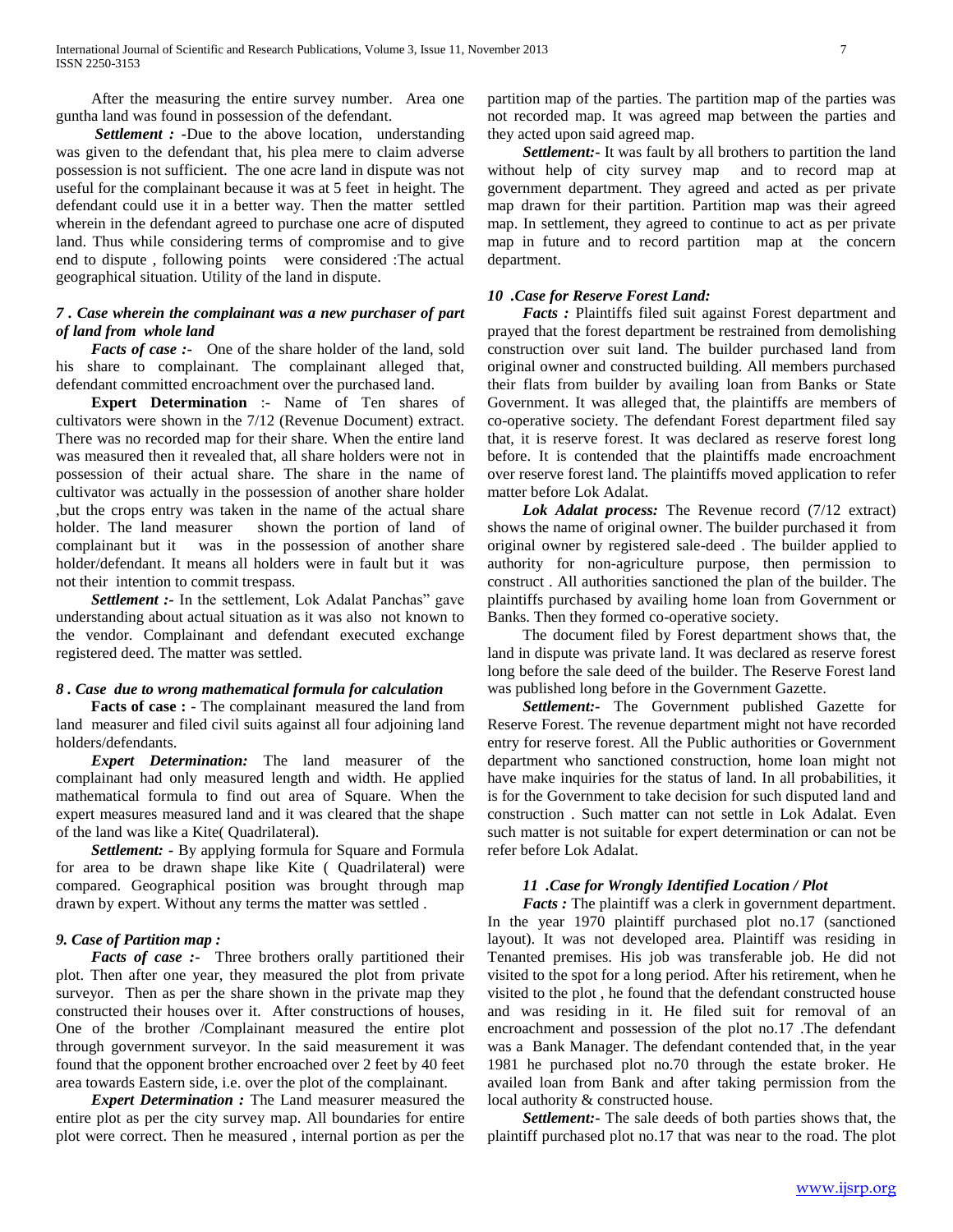no.70 was at far from the road . In fact it was a last portion of the entire layout. The bank loan documents, local authority permission shows that, said loan and permission was granted for plot no.70. The defendant disclose that the estate broker shown plot no.17 as plot no.70 so he constructed house and being near to the road , he purchased it .

 During settlement it was decided to execute exchange deed between parties. The plaintiff got plot no.70 and difference of market value amount for plot no.17. So that he could construct most of portion of his home. Mere on the basis of sanctioned map and other documents the matter settled. Matter was not sent for expert determination.( Dispute might have been caused due to wrong pronunciation in English language as Seventy or Seventeen).

#### III. EVALUATION FOR SUGGESTED METHOD

 Indian citizen has habit to live and accept opinion of his own society . He do not dare to take some decisions independently , when the matter is concern with his business or family occupation. Lok Adalat Panel ( three persons) applied their mind to find out solution. The expert determination also played role to bring actual situation of land . Two parties applied their mind. The parties were free take opinion of their counsel, relative, friends who were called by them.

 The case studies as discuss shows that, no two disputes are alike and no same formula /logic to settle such matter can be applied. The Revenue Record , survey map and map for cause of action should be understood. In my study I found that, such expert determination depends upon the facts and circumstances of the each case. It is limited procedure. It helps to the Lok Adalat panel to identify the goals and interest of each parties before they become deeply entrenched in their positions and litigation commences. Such joint measurement map helps the parties to evaluate the soundness of their position. It gives confidence to them to find out reasonable settlement offer. Thus, the Expert determination process provides information that due to correct measurement of land, the most of conflict can be settled. In such process neither party has a burden of proof to establish technical fact. The Lok Adalat Panel members did not determine any fault. They always tried to identify the issues, explore settlement solutions. They focus on the issues and interests and not the personalities of parties in dispute. They tries to find out possible solutions. The parties had power and authority to explore options to resolve an issue in dispute. The parties will have to implement and live with any agreement reached.

 Expert determination may help for non giving birth to any such cause of action from the basis of incorrect revenue record or incorrect map, if matters are referred at Pre-litigation stage. Thus that Pre-litigation would be nothing but, "*Prevention is better than a cure*".

#### IV. ODR (ONLINE DISPUTE RESOLUTION)

 e-courts and ODR are the two most important uses of technology for dispute resolution and reducing backlog. The ODR is complementary system so I studied cultural factors

including customary roots, data collection, data analysis. More participation is possible so that more interest of concerns can be settled. In this system, it is possible to take opinion of third person who may be expert in that field. Parties may also consult to others. Suggested Videoconferencing and Video shutting/recording is a combination of A.D.R. and O.D.R. Electronic communication is no substitute for face-to-face conversations but it is useful for oral communication where consent of parties is needed. It is useful for limited purpose only because of the discussion before Lok Adalat panel is not confidential and it is open to all participants. The conflicts in explained examples , after expert determination, does not remain complex point , hence , there would be no chance to misunderstanding and therefore each individual party could focus purely on the relevant facts and issues - devoid of any irrelevant debate, emotions or personality clashes etc.

 The parties may use telephonic call, video call till the development of efficient ODR system. In India the mobile phones and new technology is more popular and the Indians are well aware for the use of *' Phone a Friend '* facilities in Television programs.

 In case of pre-litigation or fully O.D.R. System, where relevant documents could be supplied to both sides prior to seating before Lok Adalat , will require good software.

## V. CONCLUSION

 To give more effect to this new system , it is necessary to set team to measure land. The Revenue Authority to decide the disputes for incorrect area shown in Revenue Records and survey record maintained by the survey department . It is necessary to make this new system more effective so that it , diagnosis, designs and implements the program, evaluates program, monitor and and suggest improvement. It is necessary to develop software for effective implementation of system.

 In the Lok Adalat process many person involves .They acts, observes the fact and laws. All those minds worked to comes to the conclusion for settlement. It clearly shows that they are of one mind means they agreed . Their act to agree shows that, such settlement is nothing but , so probable that a prudent man ought, under the circumstances of the particular case, to act , upon the supposition that it exists. In the language of management it can be called as bottom-up system. Such a mechanism of Lok Adalat is beneficial for public at large. It is a dream of Father of Nation and main object of the system by Hon'ble Mr. Justice P. N. Bhagwati, the former Chief Justice of the Supreme Court of India.

 Judiciary is the most trusted government body in the country. But it appears that, for the cause of land encorachment , people are reluctant to adopt Lok Adalat. In my view, it is necessary to focus on opening and maintaining clear channels of communication with them so they understand what is coming and what it means to them. For that purpose effective change management is necessary.

 I appeal to litigants to take active participation in Lok Adalat . Lok Adalat is enable the people to get rid of their disputes and to reduce pendency .